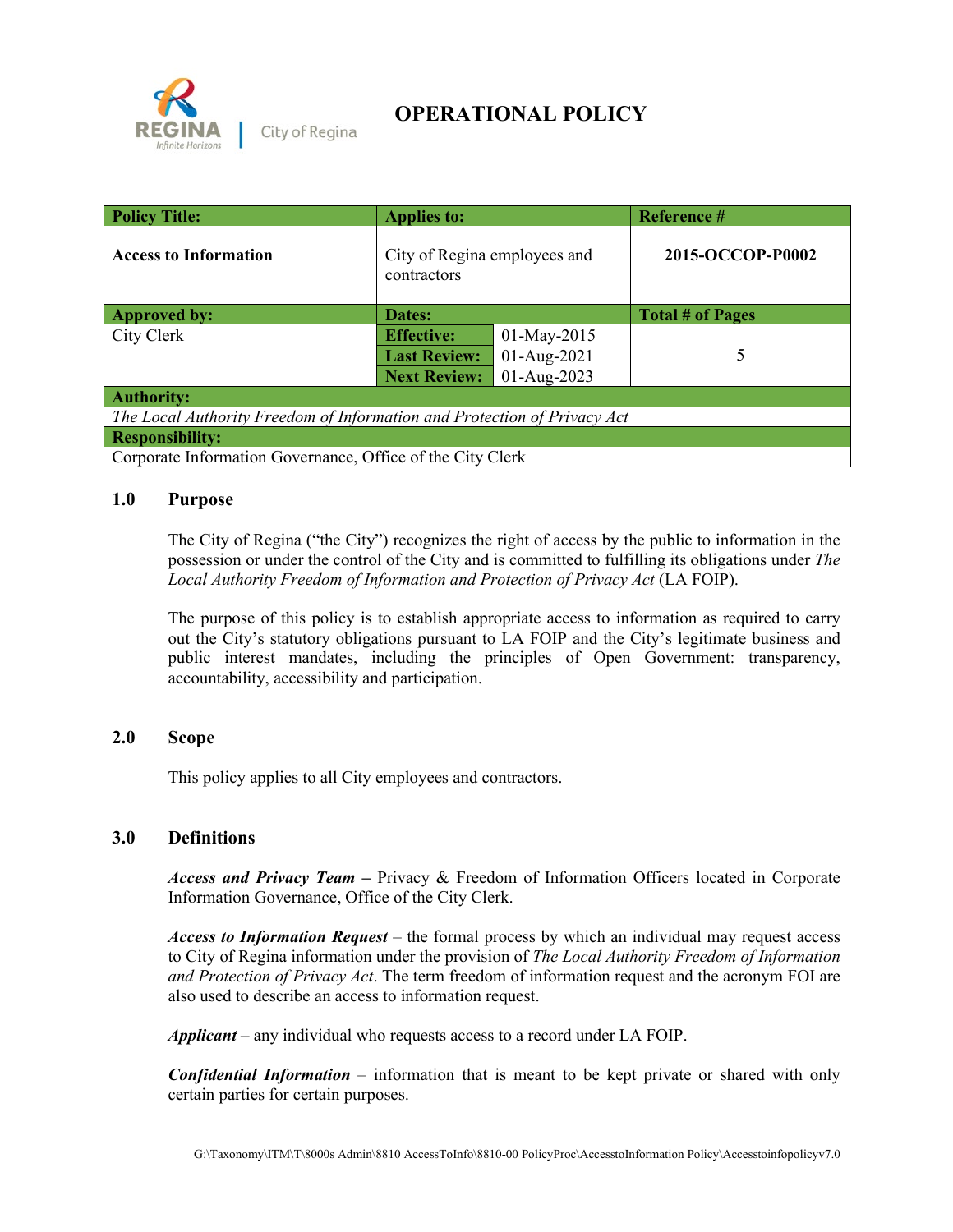Confidential information may include personal information and information of a sensitive nature which may be, but is not limited to, third party/proprietary/commercial information.

*Contractor* – an individual or company retained under a contract to perform services for the City.

*Duty to Assist* – the City's obligation to provide assistance to an applicant including responding to a request for access openly, accurately and completely.

*Duty to Protect* – the City's obligation to protect the integrity, accuracy and confidentiality of the personal information in its possession or under its control.

*Employee* – an individual employed by the City, including an individual retained under a contract to perform services for the City.

*Exemption* – a mandatory or discretionary provision under *The Local Authority Freedom of Information and Protection of Privacy Act* that authorizes the City to refuse to give access to information contained in a record, or, in some cases, to refuse to acknowledge the existence of record, in response to a request.

*Formal Request –* a request for access to information, made in writing or presented on the prescribed Access to Information Request Form that states the applicant wishes to make application under *The Local Authority Freedom of Information and Protection of Privacy Act*.

*Head* – the City Clerk, delegated by the Mayor.

*Informal Request* – a request for information, which is general in nature, can be easily accessed in a minimal amount of time and can typically be handled by the department responsible for the information.

*Information* – what a record contains. It is also a term used to refer to the content of an electronic database or application. Regardless of the form, all recorded information in the possession or under the control of the City is a record.

*LA FOIP* – *The Local Authority Freedom of Information and Protection of Privacy Act*.

*Personal Information* – recorded information about an identifiable individual which may include but is not limited to: information about an individual's race; religion; family status; age; birthdate; place of origin; employment or criminal history; financial information; health services number; driver's license number; social insurance number; home address, email address or telephone number; physical or mental condition of an individual; an individual's personal views or opinions except where they are about another individual.

*Privacy* – the right to keep certain information private; freedom from unauthorized access to, use, or disclosure of one's personal information.

*Record* – a record of information in any form and includes information that is written, photographed, recorded, digitized or stored in any manner, but does not include computer programs or other mechanisms that produce records.

*Third Party* – a person or company other than the City.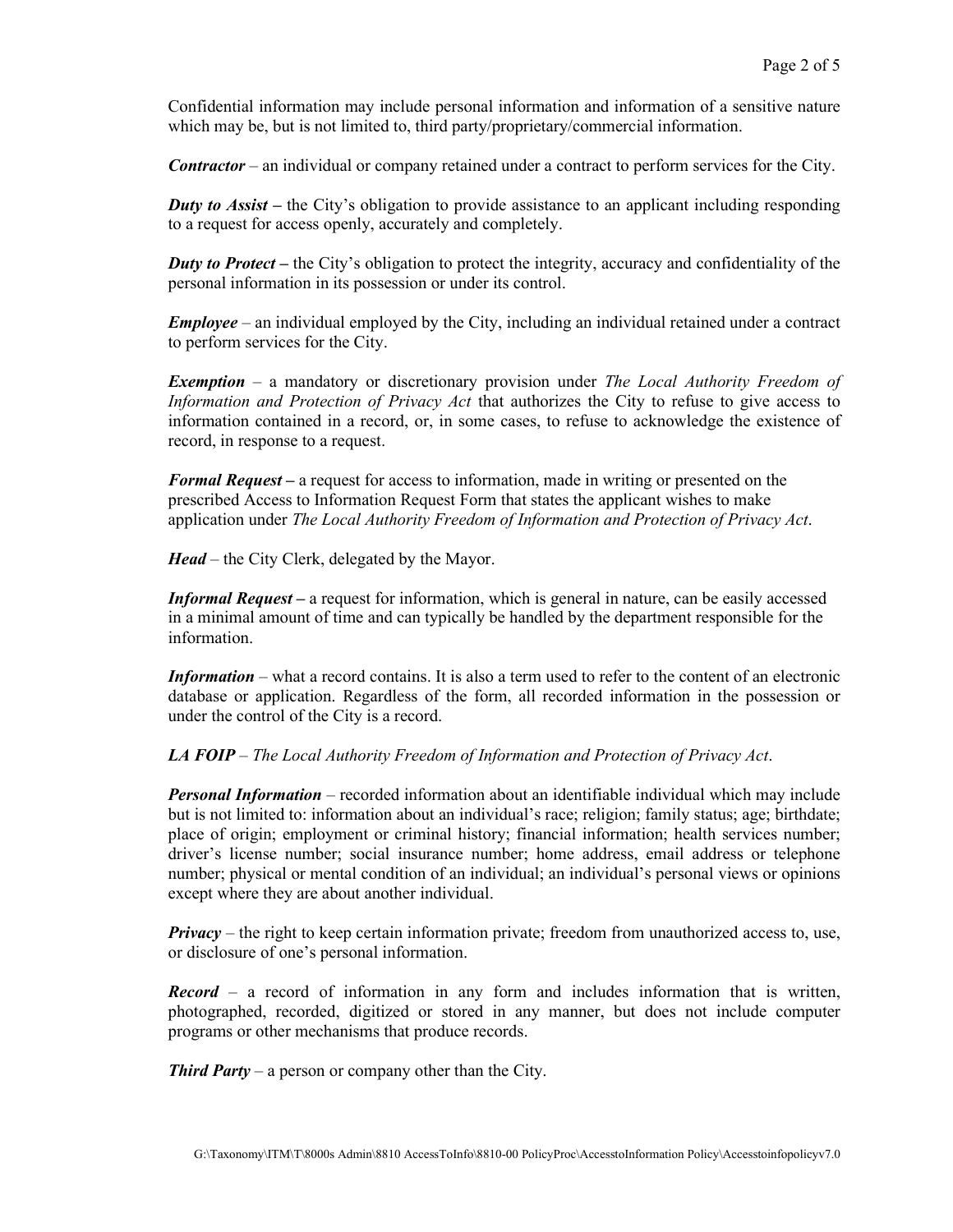# **4.0 Policy**

LA FOIP and *The Cities Act* determine the City's obligations to provide access to information in the City's possession or under its control.

Every City employee and contractor with access to City information, as a result of their employment or contract with the City, is responsible for managing that information in accordance with this policy.

#### **4.1 Access to Information**

Pursuant to LA FOIP, an individual has the right to request access to any information in the possession or under the control of the City.

The City has a duty to assist in providing as much information as possible to the applicant while ensuring personal and confidential information is protected in accordance with LA FOIP*.*

#### **4.2 Formal and Informal Requests**

Informal requests are typically handled by the business area responsible for the information, in consultation with the Access and Privacy Team (APT) as necessary.

An applicant who wishes to make a formal request under *The Local Authority Freedom of Information and Protection of Privacy Act* completes the Access to Information Request Form available on the City of Regina website or makes a request in writing stating the request is being made under LA FOIP.

The applicant sends the request confidentially to the Access and Privacy Team, City of Regina, Office of the City Clerk, 15th Floor, City Hall, 2476 Victoria Avenue, PO Box 1790, Regina, SK S4P 3C8; or may contact the APT by email at  $l$ afoip $\omega$ regina.ca.

Formal requests are handled by the APT. In the event a request arrives in any other area of the City or is delivered in person, the request must be transferred to the APT confidentially and immediately on receipt.

A formal access to information requests is subject to an application fee, pursuant to LA FOIP.

Processing fees are determined in accordance with *The Local Authority Freedom of Information and Protection of Privacy Regulations.*

The City will process the access to information request with complete, accurate and timely response in accordance with LA FOIP.

Employees shall assist the APT as necessary in obtaining information responsive to access to information requests in accordance with the timelines legislated under LA FOIP.

#### **4.3 Duty to Assist**

The City has a duty to provide assistance to an applicant including to respond to a request for access openly, accurately and completely; to provide an explanation of any term, code or abbreviation used in the information, or to refer an applicant to a person who is able to supply an explanation if the City is unable to do so.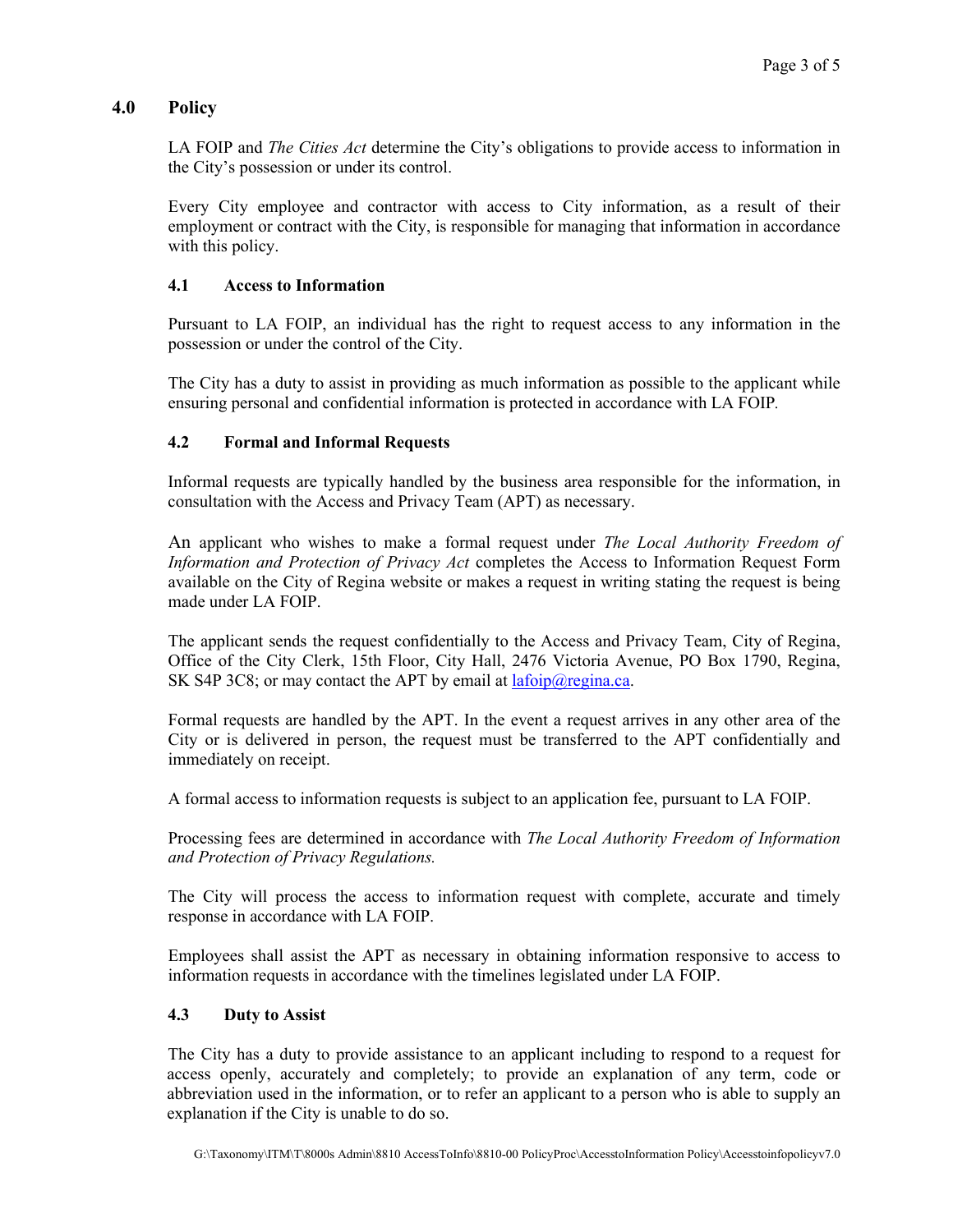#### **4.4 Duty to Protect**

The City has a duty to protect the integrity, accuracy and confidentiality of the personal information in its possession or under its control including to protect against any reasonably anticipated threat or hazard, loss or unauthorized access to or use, disclosure or modification.

#### **4.5 Exemptions**

LA FOIP provides for the protection of certain information. There are mandatory and discretionary provisions under LA FOIP authorizing the Head to refuse to give access to information contained in a record including refusal to confirm or deny the existence of a record, in response to an access to information request.

When determining whether to apply discretionary exemptions the Head will exercise good faith in balancing the legitimate business or legal concerns of the City and the principles of Open Government.

#### **4.6 Reviews**

An applicant who is not satisfied with how the City has processed an access to information request may apply to the Saskatchewan Information and Privacy Commissioner (IPC) for a review of the matter.

The City will cooperate with the IPC in the conduct of the review.

The City will work with the IPC, the applicant, and any third parties to come to an amenable review result, whenever possible.

The Head will determine whether to comply or not comply with any recommendations of the IPC following a review, with regard for the requirements of LA FOIP, the public interest, mandate of the City and the principles of Open Government.

If the applicant and/or third party are not satisfied with the Head's decision to comply or not comply with the recommendation of the IPC, they may appeal that decision to the court. The decision of the court is binding.

#### **4.7 Open Government**

The City is committed to supporting the concepts of transparency, accountability, accessibility and participation and as such is committed to proactively providing information through its Open Government Program. Open Government consists of three pillars: Open Information, Open Data and Open Engagement.

- *Open Information* can be achieved with proactive disclosure of City information to enhance internal information sharing and public access.
- *Open Data* occurs when a government institution posts internal data sets, in a machinereadable format, for free public consumption.
- *Open Engagement* provides the public with ease of access to information as well as a platform for open dialogue. Open Engagement tools, including social media such as Twitter, YouTube and Facebook, enhance the engagement experience.